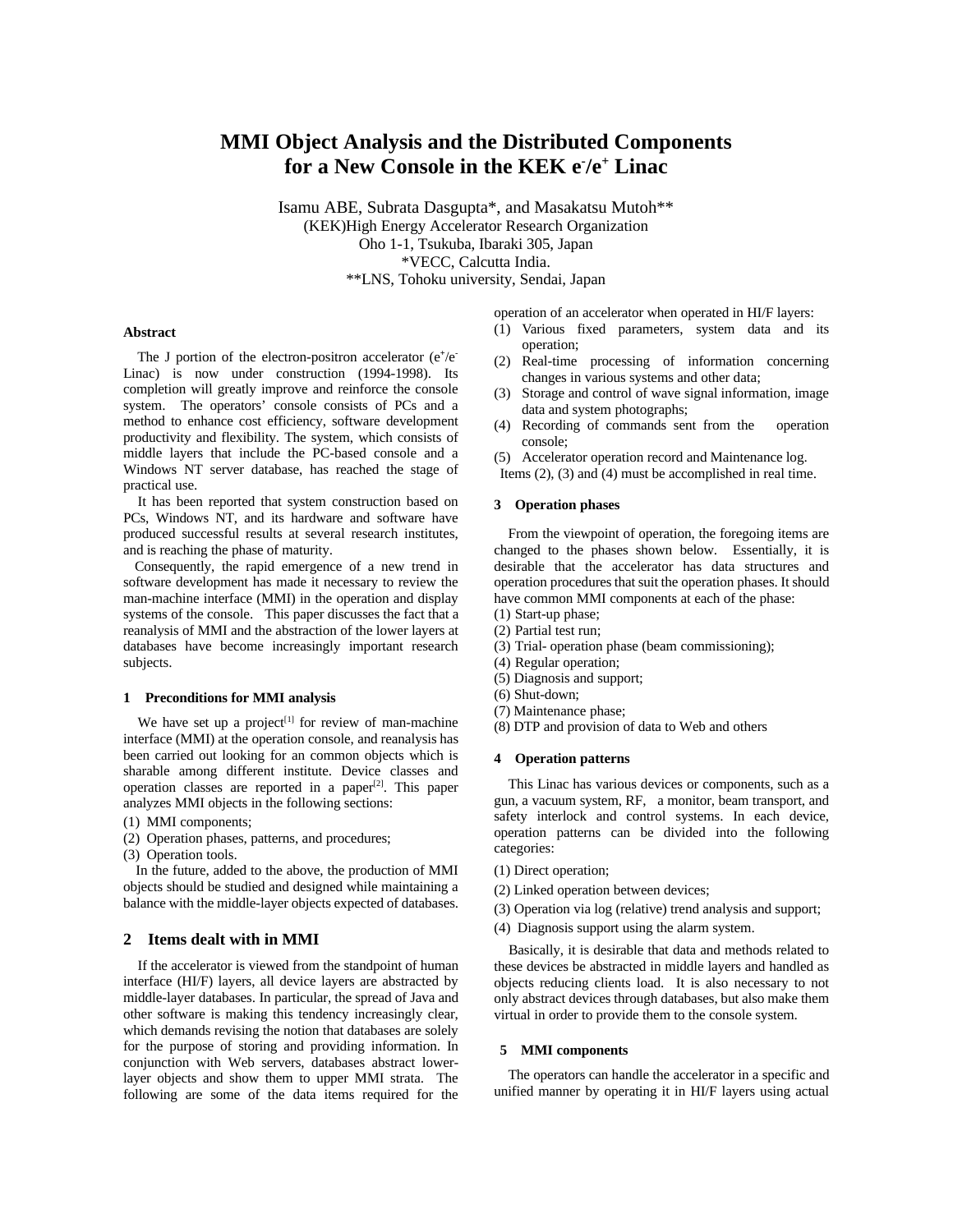MMI windows visual components. The more successfully middle layer objects are formed, the more easily the accelerator is operated. The following are tools that can be operated in the console system:

- 1) Creation of displays using language;
- 2) Creation of displays at an exclusive tool level;
- 3) Construction through such commercially available general-purpose software as Excel;
- 4) Software for operating networks, such as Web and Java;
- 5) Construction via combining parts and components (VBX, OCX, VB-forms).



Fig. 1 Example of VB-form Objects

 We have used Visual Basic Enterprise 4.0 until now (it is changing with 5.0J) , linking IE, Netscape and MS-Office product. Common objects are being make by OCX or VBform sharable objects shown in Fig.1. These items must be checked as to whether they work on:

- 1) Single-station operation;
- 2) That which enables multiple-station operation;
- 3) Multiple-vendor operation.

 However, actually, not every component works on a multi-CPU, OS, or platform. At this moment, operators' console is running on Windows NT, and about half of the components are made by VB. The VB components are very portable and easy to add to other objects. These are communicated to only by messages. All others are made by Java and other commercial packages.

# **6 Database system**

#### *6.1 Overall configuration*

 All data from the device layers are provided to MS-SQL DB through VME, PLC or UNIX, as well as a PC device manager at a regular basis, or when the data change. MS-SQL 6.5J and Windows NT4.0 were upgraded in June 1997. A new command format between the MMI components has been installed. Same format command is available between server and clients.

#### *6.2 Link with gateway (G/W)*

Historically, the operation and display systems of the

KEK PF Linac have used the client/server system, which continues to be used in that way. G/W and DB are placed in one machine (distributed operation also possible) and serve as middle layer; abstracting layers between lower and upper device strata. In other words, all data from the device layers go through these strata and are controlled, while links to databases are controlled by G/W.

In the remodeling at the outset of constructing the PF Linac device, a commercially available database having an engine was not installed. A server for client control was installed as a console system along with the trial operation of a database engine, conducted because Windows NT was used. A database engine was introduced since it could be introduced at a relatively low cost, and worked well with other applications. Since then, improvements have been made, including upgraded speed and response to real-time data.

*6.3 This DB offers the features listed below by standardizing:*

- (a) the trigger functions;
- (b) cashing mechanism;
- (c) sdf object commands.

*6.3.1* This database conditions data using SQL's trigger functions, and by bringing about triggering under such conditions and starting other tasks (possible to start tasks at stations beyond networks); it conducts database-driven operation to enable object distribution.

*6.3.2* In the past, it was hard for DB to follow dynamic data, much less the impossibility of its following dynamic data on personal-computer systems. Recently, however, it has become possible to change the situation by adding a cashing mechanism to the G/W on a Pentium CPU.

*6.3.3* It has become possible to exchange with DB in clientbased communication systems even without issuing SQL commands to DB. As shown below, the format is based on the one which has become familiar through the operation of VB and others.

Object name. method/property. Option <= value>

It can also be set. If data are conditioned in a more complex way by issuing SQL commands, and exchanges are conducted with DB through the program, operation through VB using the ODBC connection and other means also occurs.

## **7 DB operation MMI**

 DB has been considered as abstraction layers for MMI, and our present system is described in the previous chapter. To operate databases, the following three methods are available. ( The figure below shows a recent method of operation using a WWW browser):

- (1) Operation using applications (possible only at the console) ;
- (2) Operation using browsers (possible from anywhere);
- (3) Operation using tools (used for development, maintenance and other occasions).